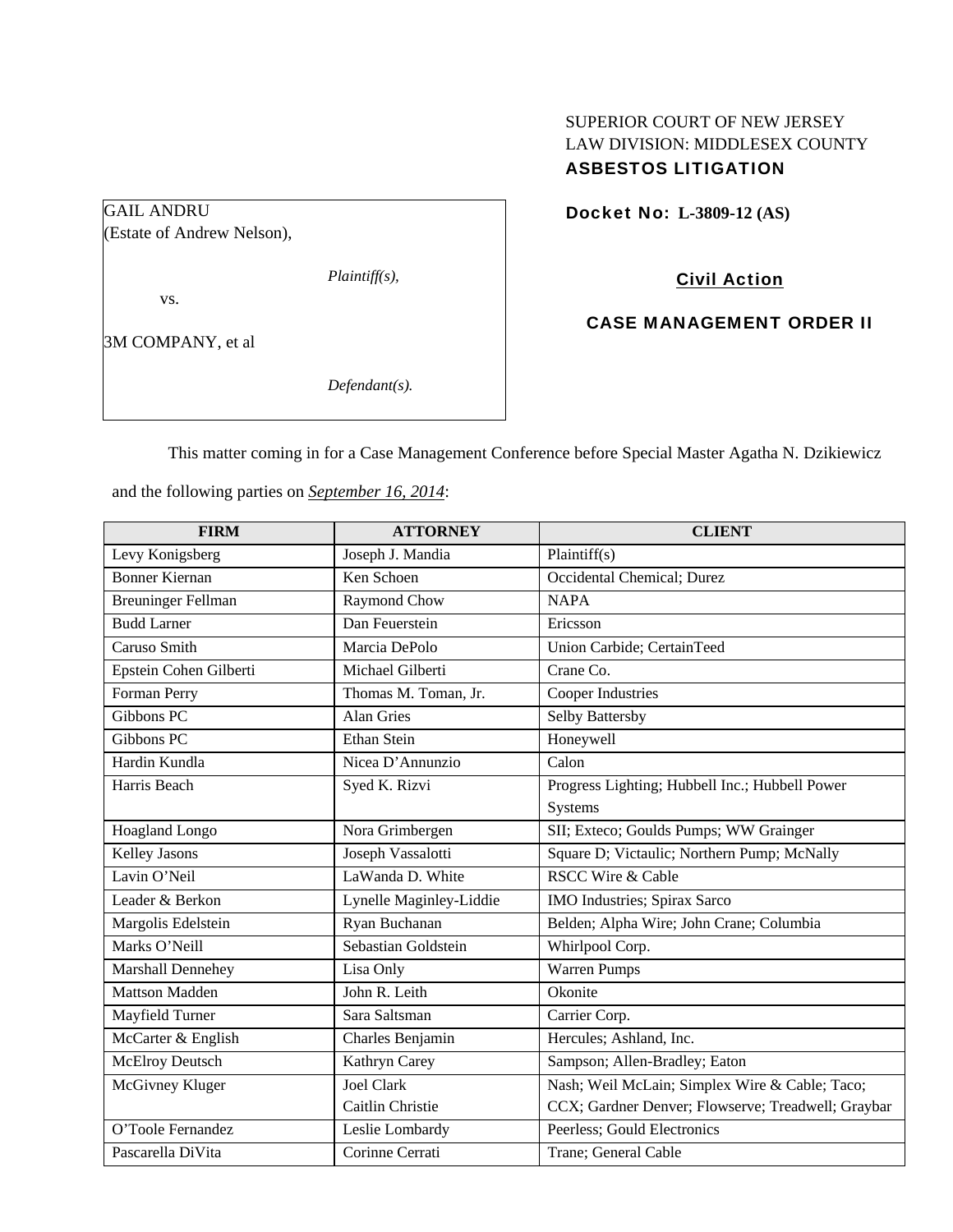| Pepper Hamilton    | John Brenner         | <b>Bristol Myers Squibb</b>        |
|--------------------|----------------------|------------------------------------|
| Porzio Bromberg    | Michelle Burke       | <b>DuPont</b>                      |
| Reilly Janiczek    | Steven A. Jenks, Jr. | Aurora; Cleaver Brooks; CR Daniels |
| Salmon Ricchezza   | John Dugan           | AGCO Corp.                         |
| Segal McCambridge  | Kevin Turbert        | National Lighting                  |
| Tierney Law Office | Mark Turner          | <b>Beacon Electronics</b>          |
| Vasios Kelly       | Thomas J. Kelly, Jr. | <b>Bird</b>                        |
| Wilbraham Lawler   | Andrea Greco         | <b>Buffalo Pumps</b>               |

IT IS on this **17th** day of **September, 2014** *effective from the conference date;*

ORDERED as follows:

Counsel receiving this Order through computerized electronic medium (E-Mail) shall be deemed by the court to have received a copy of the filed original court document. Any document served pursuant to this Order shall be deemed to be served by mail pursuant to *R*.1:5-2.

### **DISCOVERY**

| December 31, 2014 | Fact discovery, including depositions, shall be completed by this date. Plaintiff's   |
|-------------------|---------------------------------------------------------------------------------------|
|                   | counsel shall contact the Special Master within one week of this deadline if all fact |
|                   | discovery is not completed.                                                           |

January 30, 2015 Depositions of corporate representatives shall be completed by this date.

### **EARLY SETTLEMENT**

- January 7, 2015 The settlement conference previously scheduled on this date is **cancelled**.
- January 9, 2015 Settlement demands shall be served on all counsel and the Special Master by this date.
- February 11, 2015 @ 1:30pm Early settlement conference. All defense counsel shall appear with authority to negotiate settlement and have a representative authorized to negotiate settlement available by phone. Any request to be excused from the settlement conference shall be made to the Special Master no later than 4:00pm of the day prior to the conference.

#### **SUMMARY JUDGMENT MOTION PRACTICE**

- February 20, 2015 Summary judgment motions shall be filed no later than this date.
- March 20, 2015 Last return date for summary judgment motions.

#### **MEDICAL DEFENSE**

April 17, 2015 Defendants shall identify its medical experts and serve medical expert reports, if any, by this date.

\_\_\_\_\_\_\_\_\_\_\_\_\_\_\_\_\_\_\_\_\_\_\_\_\_\_\_\_\_\_\_\_\_\_\_\_\_\_\_\_\_\_\_\_\_\_\_\_\_\_\_\_\_\_\_\_\_\_\_\_\_\_\_\_\_\_\_\_\_\_\_\_\_\_\_\_\_\_\_\_\_\_\_\_\_\_\_\_\_\_\_\_\_\_\_\_\_\_\_\_\_\_\_\_\_\_\_\_\_\_